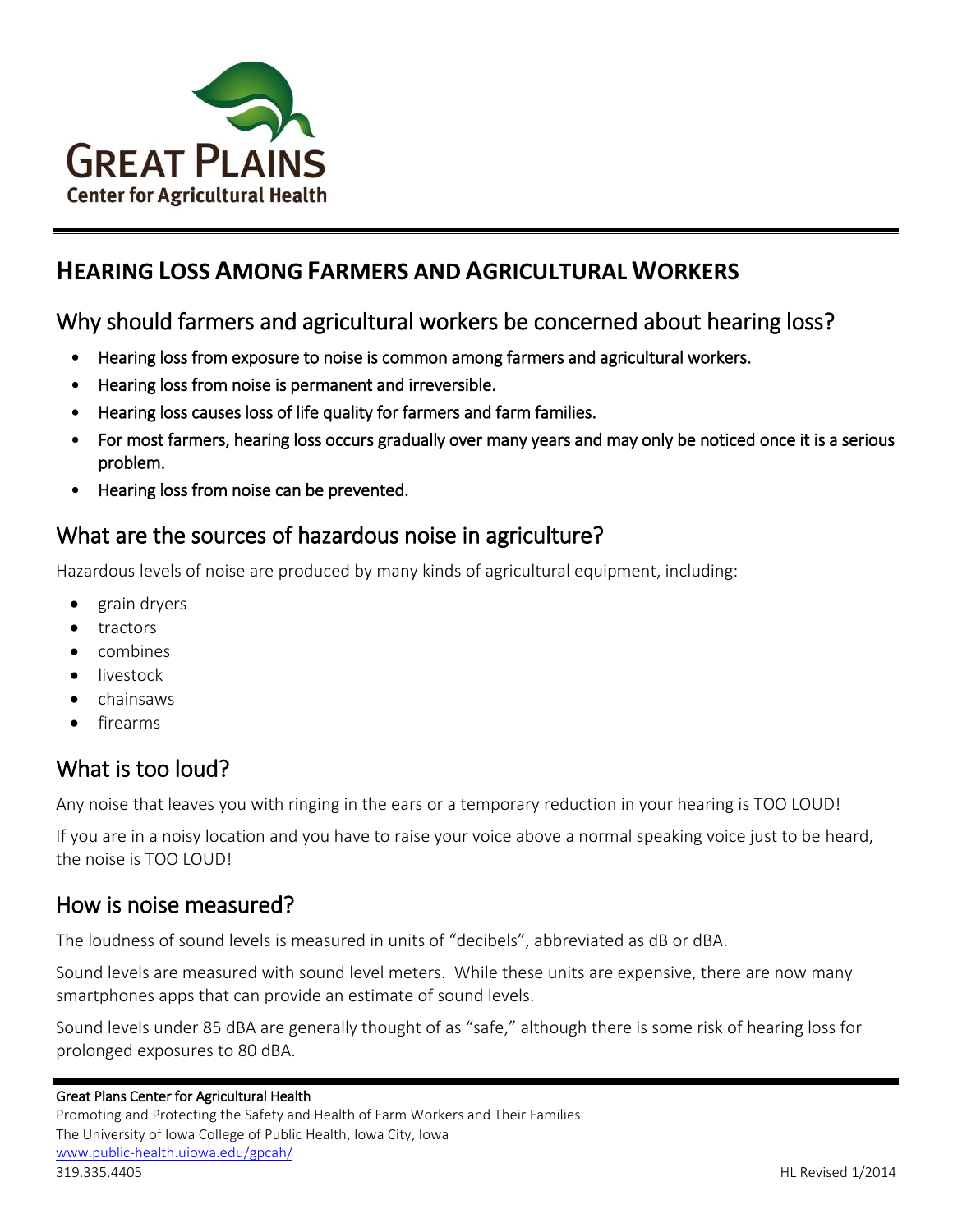## How can farmers protect their hearing?

Exposure to noise can be controlled many ways. The following are common methods for agricultural workers:

- 1. Reduce sound levels. When selecting new equipment, ask about sound levels and pick the quietest option.
- 2. Perform routine equipment maintenance. For example, fixing mufflers on engines, lubricating bearings, and replacing worn parts will reduce noise levels and improve farming operations.
- 3. **Isolate yourself from noise**. Working in motorized equipment equipped with cabs or enclosures will reduce noise exposure. Open tractors, loaders, and ATV exposure operators to more noise than similar equipment with enclosed cabs.
- 4. Use personal protective equipment. Since purchasing newer, quieter equipment is not always an option, use hearing protection when working in noisy settings. The earmuff style offers the best protection and is easy to use. Expandable ear plugs are the next best option but these require proper insertion to be effective: roll them up, insert into the ear, hold in place while they expand to fill the ear canal.

Mark "HIGH NOISE ZONE" anywhere there is risk of excessive noise exposure. Have a set of earmuffs or earplugs in or near every high noise setting on the farm. The less trouble hearing protection is to use, the more likely it will be used.

All hearing protection equipment has a "Noise Reduction Rating", or "NRR", usually between 15 and 30 decibels. Choose the hearing protection with the highest NRR value.

5. Limit daily exposure duration. Reducing the amount of time you are exposed to noise can limit its harmful effects.





The table below shows how the "safe" exposure duration to noise decreases with increasing noise exposures. These times indicate the maximum amount of time someone can be safely exposed to noise when NOT wearing hearing protection.

| Maximum time/day | Sound level (dB) | Examples of noise source at sound levels     |
|------------------|------------------|----------------------------------------------|
| $2.5$ hr         | 90               | ATV, push lawn mower                         |
| 95<br>min        | 92               | Enclosed cab tractor or combine, grain auger |
| 47<br>min        | 95               | Air compressor                               |
| min<br>30        | 97               | Shop vacuum                                  |
| 15<br>min        | 100              | Pigs squealing, table saw, irrigation pump   |
| 9<br>min         | 102              | Riding lawnmower, pressure washer            |
| 4 min            | 105              | Tractor, combine (no cab), grain dryer       |
| 1.4<br>min       | 110              | Leaf blower, metal grinder                   |
| < 1<br>min       | 115              | Chainsaw                                     |

Adapted from[: www.extension.org/pages/62258/hearing-loss-and-protection-for-agricultural-producers](http://www.extension.org/pages/62258/hearing-loss-and-protection-for-agricultural-producers) (April 2, 2013)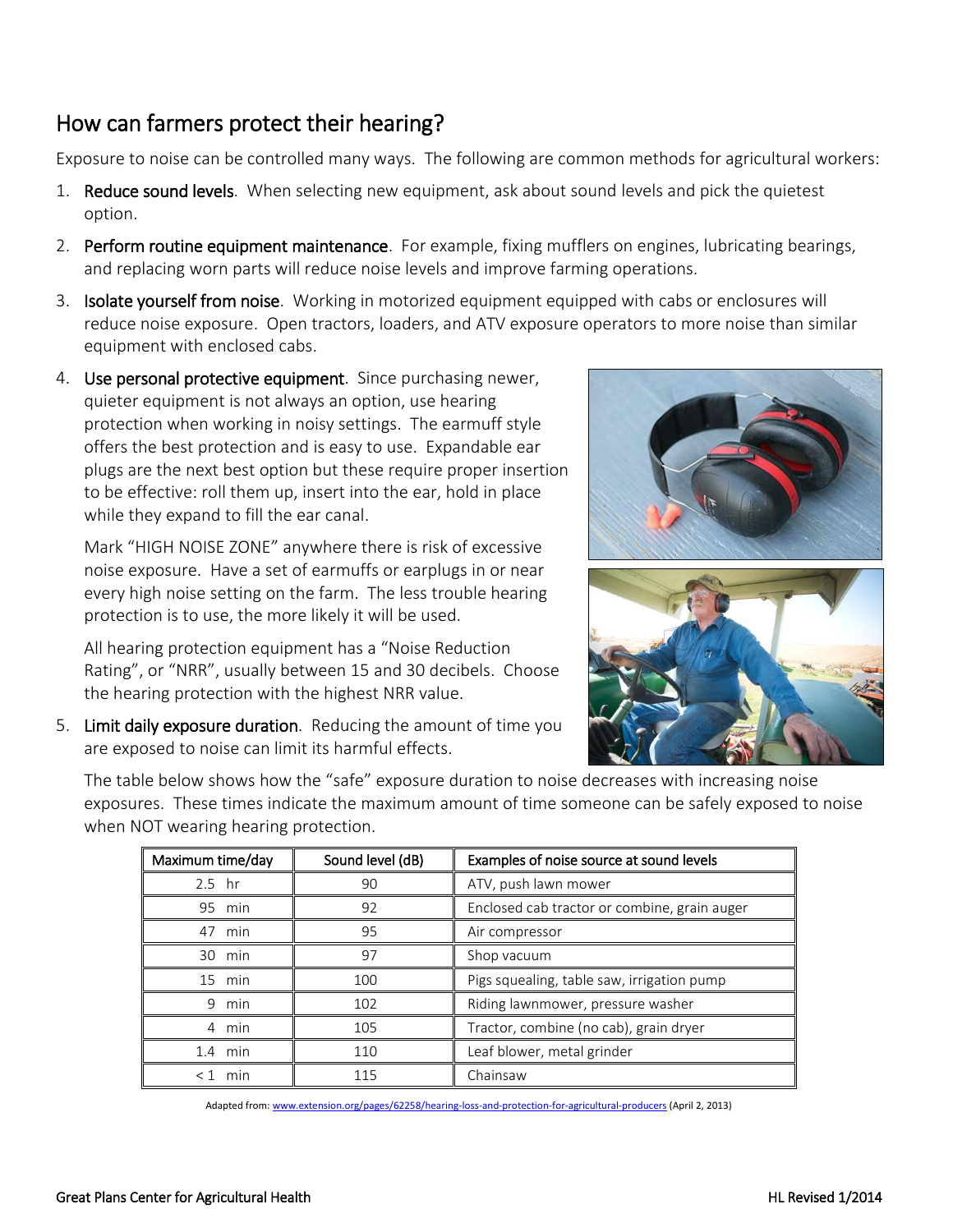### How to wear soft foam earplugs

To get the best protection from your soft foam earplugs, remember to roll, pull, and hold when putting them in. Use clean hands to keep from getting dirt and germs into your ears!

### 1. Roll

Roll the earplug up into a small thin "snake" with your fingers. You can use one or both hands.

### 2. Pull

Pull the top of your ear up and back with your opposite hand to straighten out your ear canal. The rolled-up earplug should slide right in.

### 3. Hold

Hold the earplug in with your finger. Count to 20 or 30 out loud while waiting for the plug to expand and fill the ear canal. Your voice will sound muffled when the plug has made a good seal.

Check the fit when you're all done. Most of the foam body of the earplug should be within the ear canal. Try cupping your hands tightly over your ears. If sounds are much more muffled you're your hands in place, the earplug may not be sealing properly. Take the earplug out and try again.

# Hearing loss prevention resources for agricultural workers and educators

#### Noise Induced Hearing Loss in Agriculture (Penn State Extension Website)

A description of the hearing process, the harm that noise does to hearing, and ways to prevent hearing loss among agricultural workers. [www.extension.psu.edu/agsafety/health/e48](http://www.extension.psu.edu/agsafety/health/e48)

#### Young Farmers' Guide for Selecting and Using Hearing Protection (Centers for Disease Control)

Brochure printable on legal size paper. Explains selecting, fitting, and using hearing protection. Developed for young farmers but of interest to all. Has specific instructions for use of formable earplugs. [www.cdc.gov/niosh/docs/2007-176/pdfs/2007-176.pdf](http://www.cdc.gov/niosh/docs/2007-176/pdfs/2007-176.pdf)

#### Protejase los Oidos (National Agricultural Safety Database)

El texto hace énfasis en los puntos importantes relacionados con la prevención del sentido del oído. Spanish language version of NASD document. Only Spanish language information currently available. [www.nasdonline.org/document/89/d001632s/protejase-los-oidos.html](http://www.nasdonline.org/document/89/d001632s/protejase-los-oidos.html)

### Protecting Kids' Hearing on the Farm (Informacion en espanol) (National Institutes of Health)

Information for parents and educators on protecting children's hearing as well as materials for children including a video (see link, below). [www.noisyplanet.nidcd.nih.gov/parents/Pages/Default.aspx](http://www.noisyplanet.nidcd.nih.gov/parents/Pages/Default.aspx)

#### Keeping Noise Down on the Farm (WEB VIDEO) (National Institutes of Health)

A 3-minute video visit to Mountain View Farm in Purcellville, Virginia. Provides guidance for parents on protecting kid's hearing on a farm. [www.noisyplanet.nidcd.nih.gov/partner/pages/farm\\_video.aspx](http://www.noisyplanet.nidcd.nih.gov/partner/pages/farm_video.aspx)

#### What Does Hearing Loss Sound Like? (Web-based Simulation)

On-line demonstration of the hearing loss. Requires computer with audio capability (speakers). [www.cdc.gov/niosh/mining/content/hlsoundslike.html](http://www.cdc.gov/niosh/mining/content/hlsoundslike.html)

#### Sound Meter (Web-based Simulation)

Sounds and sound intensities of everyday objects and how long it takes before a sound becomes dangerous to the human ear. Plays and reports the sound level (in "decibels") for sounds from a whisper to a rocket launch, including an impact wrench, tractor, shotgun, and chain saw. [www.cdc.gov/niosh/topics/noise/noisemeter.html](http://www.cdc.gov/niosh/topics/noise/noisemeter.html)

#### Hearing Protector Device Compendium (Web search)

Check out hearing protection by manufacturer or a selected noise level. It will give the product name, model #, Noise Reduction Rating (NNR) value, and a picture of the device. Clicking on the product page will display the model features (respirator compatible, silicone, separate use or care instructions, etc.). [www2a.cdc.gov/hp-devices/hp\\_srchpg01.asp](http://www2a.cdc.gov/hp-devices/hp_srchpg01.asp)

#### Power Tool Database (Web search)

Search on type of power tool to view sound specifications. Lists by manufacturer and size specification. [wwwn.cdc.gov/niosh-sound-vibration/](http://wwwn.cdc.gov/niosh-sound-vibration/)





[www.cdc.gov/niosh/mining/content/earplug.html](http://www.cdc.gov/niosh/mining/content/earplug.html) (April 1, 2013)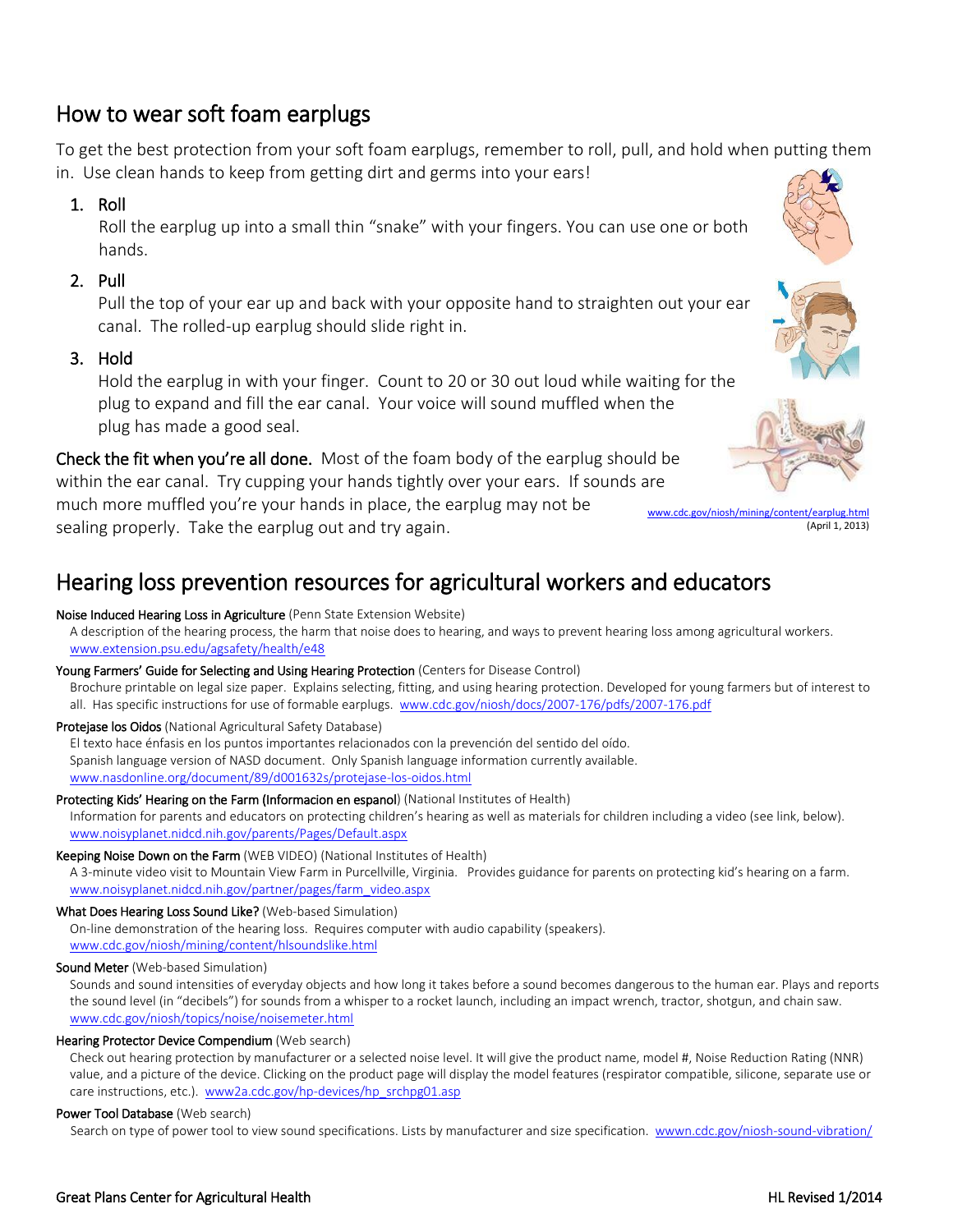# Hearing Loss Prevention Resources for Researchers and Academics

#### Scholarly Articles

- Beckett WS, Chamberlain D, Hallman E, May J, Hwang S, Gomez M, Eberly S, Cox C, Stark A. (2000): Hearing conservation for farmers: Source apportionment of occupational and environmental factors contributing to hearing loss. J Occup Environ Med, 42(8):806-813. PMID: 10953818. Hearing loss on audiometry was significantly associated with increased age, male gender, education through high school or less, lifetime years of hunting with guns, lifetime years of use of a grain dryer, and a history of spraying crops during the previous year.
- Choi SW, Peek-Asa C, Zwerling C, Sprince NL, Rautiainen RH, Whitten PS, Flamme GA. (2005): A comparison of self-reported hearing and pure tone threshold average in the Iowa Farm Family Health and Hazard Study. J Agromed, 10(3):31-9. PMID: 16537314.

The investigators report the results of a study to assess performance of several self-reported hearing measures to identify hearing loss among 98 male Iowa farmers. The results support the use of simple screening questions to identify hearing loss among farmers.

Crawford JM, Hoppin JA, Alavanja MC, Blair A, Sandler DP, Kamel F. (2008): Hearing Loss Among Licensed Pesticide Applicators in the Agricultural Health Study. J Occup Environ Med, 50(7):817-826. PMID: 18617838.

The analysis extends results of previous reports suggesting that organophosphate exposure increases risk of hearing loss.

Ehlers, J, Graydon P. (2011): Noise-induced hearing loss in agriculture: Creating partnerships to overcome barriers and educate the community on prevention. Noise Health, 13(51): 142-146. PMID: 21368439.

A description of how NIOSH created partnerships to promote hearing conservation among agricultural populations.

Gomez MI, Hwang SA, Sobotova L, Stark AD, May JJ. (2001): A comparison of self-reported hearing loss and audiometry in a cohort of New York farmers. J Speech Lang Hear, 44(6):1201-1208.

The authors examined associations between self-reported hearing loss and pure-tone audiometry among 376 farmers and farm residents. The authors conclude that a simple questionnaire focusing on hearing difficulty is a useful and valid tool for conducting epidemiologic studies of hearing among farmers.

Humann M, Sanderson W, Gerr F, Kelly K, Merchant J. (2012): Effects of common agricultural tasks on measures of hearing loss. Am J Ind Med, 55(10): 904-916. PMID: 22674632.

Multivariable analyses of audiometry and lifetime exposure to 11 agricultural tasks among 1,568 agricultural and rural participants. After controlling for covariates, audiometry-confirmed hearing loss was associated with hunting or target shooting, electric or pneumatic tool use and number of years spent living on a farm.

Hwang S, Gomez M, Sobotova L, Stark A, May J, Hallman E. (2001): Predictors of hearing loss in New York farmers. Am J Ind Med, 40(1):23-31. PMID: 11439394.

The authors report on the analysis of telephone interview data from the New York Farm Family Health and Hazard Surveillance study of 1,616 participants. Self-reported hearing loss was related to farm noise exposure after controlling for confounders and other sources of noise.

- Lander LI, Rudnick SN, Perry MJ. (2007): Assessing Noise Exposures in Farm Youths. J Agromed, 12(2):25-32. PMID: 18086651. Detailed noise exposure assessments were performed among 10 dairy farm youth. Two participants exceeded the OSHA action level. The authors concluded that youths may be exposed to noise levels that exceed adult OSHA permissible exposures level as part of their daily farm activities.
- Marlenga B, Linneman JG, Pickett W, Wood DJ, Kirkhorn SR, Broste SK, Knobloch MJ, Berg RL. (2011): Randomized trial of a hearing conservation intervention for rural students: long-term consequences. Pediatrics, 128(5):e1139-46. PMID: 21987700. A three year hearing conservation intervention delivered high school students in agricultural communities did not result in lower rates of NIHL when compared to control group participants.
- Masterson E. (2012): NIOSH Announces First Results from Occupational Hearing Loss Surveillance Project. CAOHC Newsletter, 4(2): 1. Ongoing study sponsored by NIOSH. NIOSH is still actively partnering with providers willing to share their audiometric data with NIOSH. Contact Liz Masterson at OHLSurveillance@cdc.gov or (513) 841-4291.

May, J. (2000): Occupational hearing loss. Am J Ind Med, 37(1):112-120. PMID: 10573600. This paper addresses the pathophysiology of noise-induced hearing loss and describes occupational and non-occupational factors which influence a worker's risk of hearing loss.

McBride DI, Firth HM, Berbison GP. (2003): Noise exposure and hearing loss in Agriculture: A survey of farmers and farm workers in the Southland region of New Zeland. J Occup Environ Med. 45:1281-1288.

A cross sectional study of noise exposure and hearing function among farm workers. Age, driving tractors without cabs, and working with metal were associated with hearing loss.

- McCullagh MC. (2012): Validation of a questionnaire to identify hearing loss among farm operators. Noise Health, 14(56):32-8. PMID: 22387711. The 10-item National Institute of Deafness and Communication Disorders self-administered questionnaire, while less desirable than audiometry, may be useful as an alternative screening method to detect hearing loss and identify the need for medical evaluation of hearing acuity, particularly among farm operators.
- McCullagh MC, Ronis DL, Lusk SL. (2010): Predictors of use of hearing protection among a representative sample of farmers. Res Nurs Health, 33(6):528-38. PMID: 21053386.

Among 532 farmers in the upper Midwest hearing protection use was relatively low, with 57% reporting ever having used hearing protection equipment. The availability of hearing protectors was strongly associated with greater use of hearing protection.